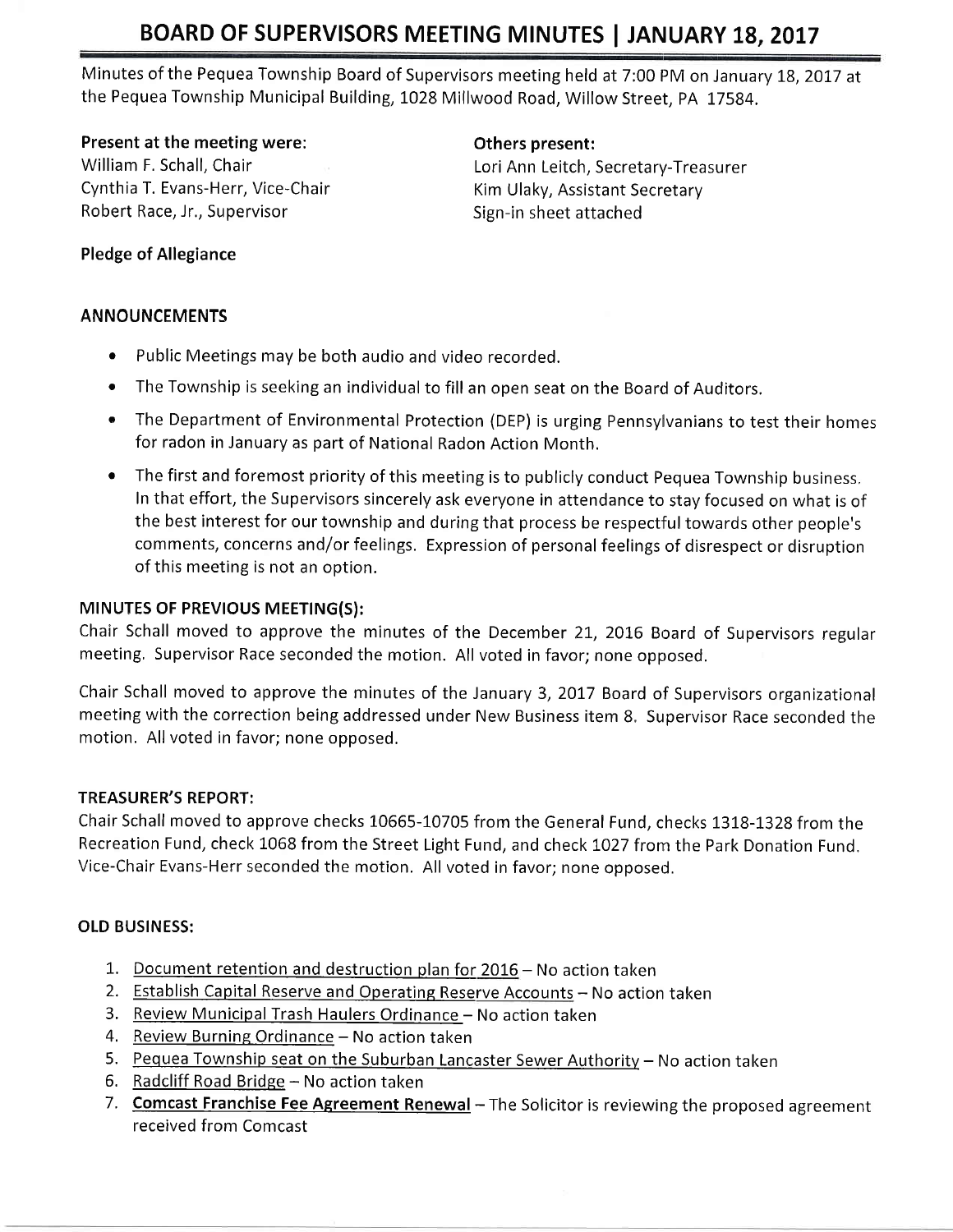- 8. <u>Review Noise Ordinance</u> No action taken
- 9. <u>Review Curfew Ordinance</u> No action taken

#### NEW BUSINESS:

1. Review Traffic Ordinance - Chair Schall moved to authorize Solanco Engineering Associates, LLC to conduct a traffic study regarding traffic calming measures to determine the feasibility of allowing parking on one or both sides of the following roadways within the township borders: Nolt Avenue, Carol Lynn Drive, Casey Drive, and Pleasant View Drive. Supervisor Race seconded the motion.

> Jackie Johns of 23 Pine Lane would like the residents of Willow Gardens who oppose the parking prohibition to pay for the traffic study,

> Richard Cummings of 320 Pleasant View Drive feels his rights are being taken away by the parking prohibition. He questioned the purpose.

> Vice-Chair Evans-Herr responded the prohibition was enacted as a public safety measure. A member of the West Wiliow Fire Company requested it.

> Chair Schall asked for input from Jason Topper, Chief of the West Willow Fire Company. Chief Topper said he is not aware of any issues with maneuvering emergency vehicles through Willow Gardens, He does not believe the member who requested a parking prohibition was authorized to represent the Fire Company.

> Dennis Miller of 336 Pleasant View Drive informed the Board the box truck parked on Nolt Avenue is only there temporarily,

All voted in favor of authorizing Solanco Engineering Associates, LLC to conduct a traffic study regarding traffic calming measures; none opposed,

- 2. Discuss expiring Lease Agreement for 12 acres of Silver Mine Park Chair Schall moved to authorize the Secretary-Treasurer to advertise the solicitation of sealed bids for the lease of twelve acres of farmland at Silver Mine Park for a term of nine years and to set the bid opening for February 7, 2017 at 10:00 AM. Supervisor Race seconded the motion. All voted in favor; none opposed.
- 3. Consider increase for full-time Road Crew employee Craig A. Mellinger Supervisor Race moved to increase the hourly rate of full-time Road Crew employee Craig A. Mellinger seven percent (7%) from \$19.50 to \$20.87. Chair Schall seconded the motion. All voted in favor; none opposed,
- 4. Consider authorization of events planned by Volunteer Fire Companies Chair Schall moved to approve and authorize the events planned by the West Willow and New Danville fire companies as submitted, Supervisor Race seconded the motion. All voted in favor; none opposed.
- 5. Discuss emergency response on State Roads Vice-Chair Evans-Herr led a discussion on the procedure followed when an emergency occurs on a state road within the Township. State roads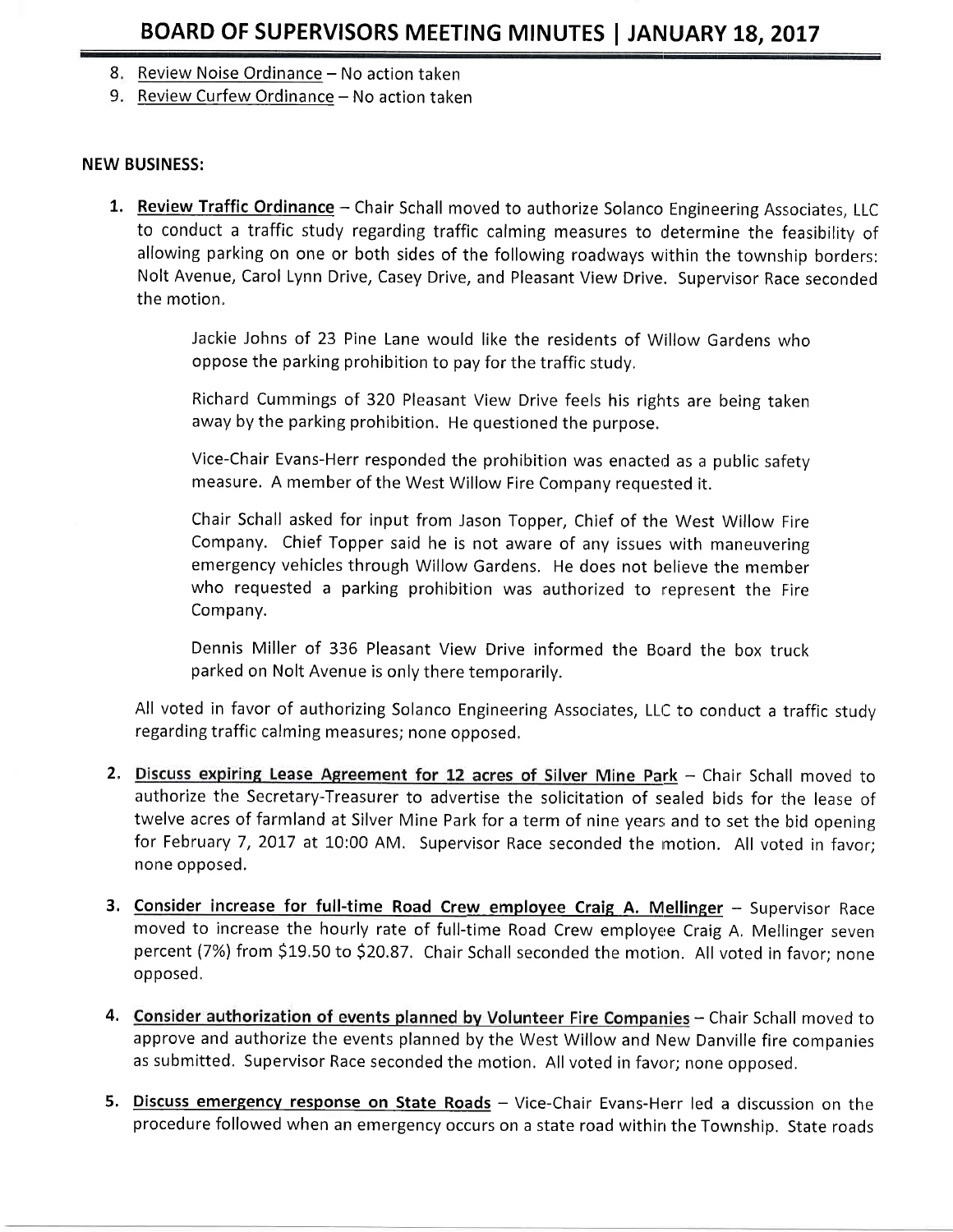# BOARD OF SUPERVISORS MEETING MINUTES | JANUARY 18, 2017

are the responsibility of the Pennsylvania Department of Transportation (PennDOT), but the fire companies are being dispatched to clear hazards. Brad Shenk, Chief of the New Danville Fire Company, informed the Board the numberof incidents is minimal. In light of the lowvolume, the Supervisors agreed to keep the current protocol in place.

- 6. Consider purchase of a Boom Mower  $-$  Supervisor Race read an email from the Acting Roadmaster itemizing repairs needed on the boom mower, Considering the relatively low number of hours on it, the Supervisors agreed to repair the boom mower instead of replacing it, Funds are budgeted for equipment maintenance, so no action was taken,
- 7. Consider purchase of a Plow Mount Supervisor Race will direct the Acting Roadmaster to gather quotes for a plow to mount on the 2016 Chevrolet Silverado. This item was tabled pending that information.
- 8. Appoint Duly Authorized Representative to declare Snow Emergency Chair Schall moved to appoint Bill Schall, Chairman of the Board of Supervisors, or Scott Edwards, Roadmaster effective February 1, 2017, or Acting Roadmaster, to be duly authorized representatives for the declaration of snow or ice emergencies as described in Section 304 of Ordinance 197-2016. Supervisor Race seconded the motion. All voted in favor; none opposed.

### DEPARTMENTAL REPORTS:

Pequea Township Road Crew - November and December reports Zoning/Code Officer - Report on file Southern Regional Police Department - Report on table Southern Regional Police Commission - Meeting held January 4, 2017 Southern Lancaster County Inter-Municipal Council - Meeting held January 17, 2017, anticipate increase in membership dues attributable to insurance premium Pequea Township Zoning Hearing Board  $-$  No hearing held in January

#### ADVISORY BOARD REPORTS:

Pequea Township Planning Commission - No meeting held in December Pequea Township Park and Recreation Board - Tim Weaver, Chair of the Park and Recreation Board, provided an update on the projects in progress

#### PUBLIC COMMENTS:

Public comment will be taken at this time. Please come to the lectern and limit your comments to three minutes so that others can speak if they wish. Please give your name and address for the minutes. Additional time may be granted at the Board's discretion.

> Jackie Johns of 23 Pine Lane asked for the salt spreaders to be recalibrated because the excess is an environmental hazard,

Ms. Johns then notified the assembly of solicitation calls she received to support firefighters. The calls are not from New Danville Fire Company or West Willow Fire Company.